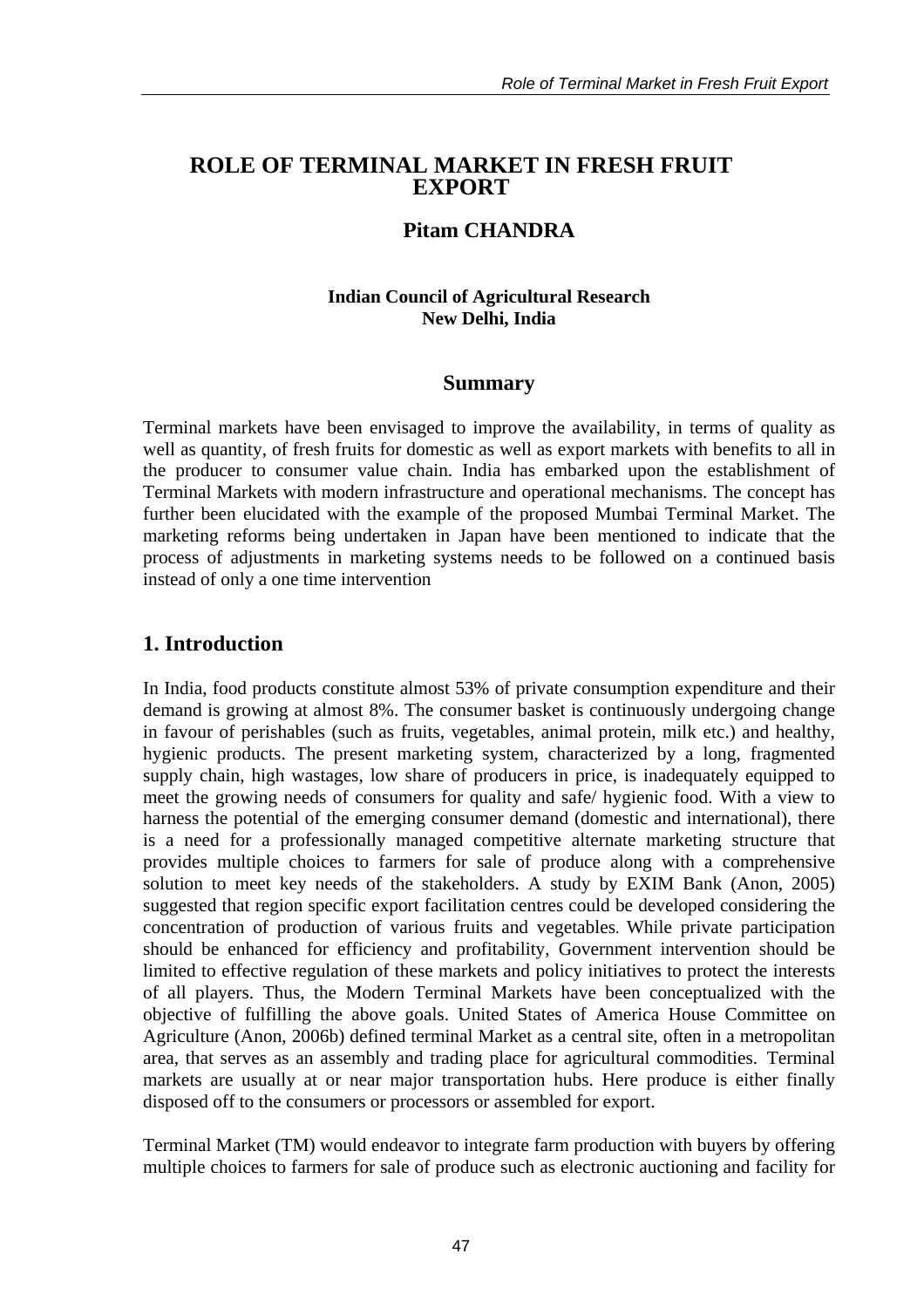direct sale to exporter, processor and retail chain network under a single roof (Anon, 2006a). In addition, the market would provide storage infrastructure thus offering the choice to trade at a future date to the participants. It is envisaged to offer a one-stop-solution that provides Logistics support including transport services  $\&$  cool chain support and facility for storage (including warehouse, cold storage, ripening chamber, storage shed), facility for cleaning, grading, sorting, packaging and palletisation of produce and extension support and advisory to farmers. Each of these services would be provided in lieu of a user charge. The TM would be built, owned and operated by a Corporate/ Private/Co-operative entity (hereinafter called as Private Enterprise) either by itself or through adoption of an outsourcing model. The enterprise could be a consortium of entrepreneurs from agri-business, cold chain, logistics, warehousing, agri-infrastructure and related background.

Implementation and successful operation of this initiative would necessitate State Government support. Thus, the creation of a conducive regulatory and legal framework for entry and operation of the project and provision of a level playing field to the private enterprise would be integral to realization of this vision. The Central Government will need to support the initiative by providing financial support to the project.

# **2. Terminal Market (TM) Operation**

It is envisaged (Anon, 2006a) that a TM would operate on a Hub-and-Spoke Format wherein the Terminal Market (the hub) would be linked to a number of collection centres (the spokes). The spokes would be conveniently located at key production centres to allow easy farmer access and the catchment area of each spoke would be based on meeting the convenience needs of farmers, operational efficiency and effective capital utilization of the investment. The commodities to be covered by the markets include fruits, vegetables, flowers, aromatics, herbs, meat and poultry. Producers, farmers and their associations and other market functionaries from any part of the country may use the infrastructure and facilities of the TM directly or through the collection centers. The TM can source the commodities from the entire State where the project is located and may extend its operations to the whole country, depending on the commodities handled there.

The infrastructure and services that are to be provided to farmers, traders, consumers and other stakeholders, at the TM and the Collection Centres (CCs) are presented in Figure 1 below: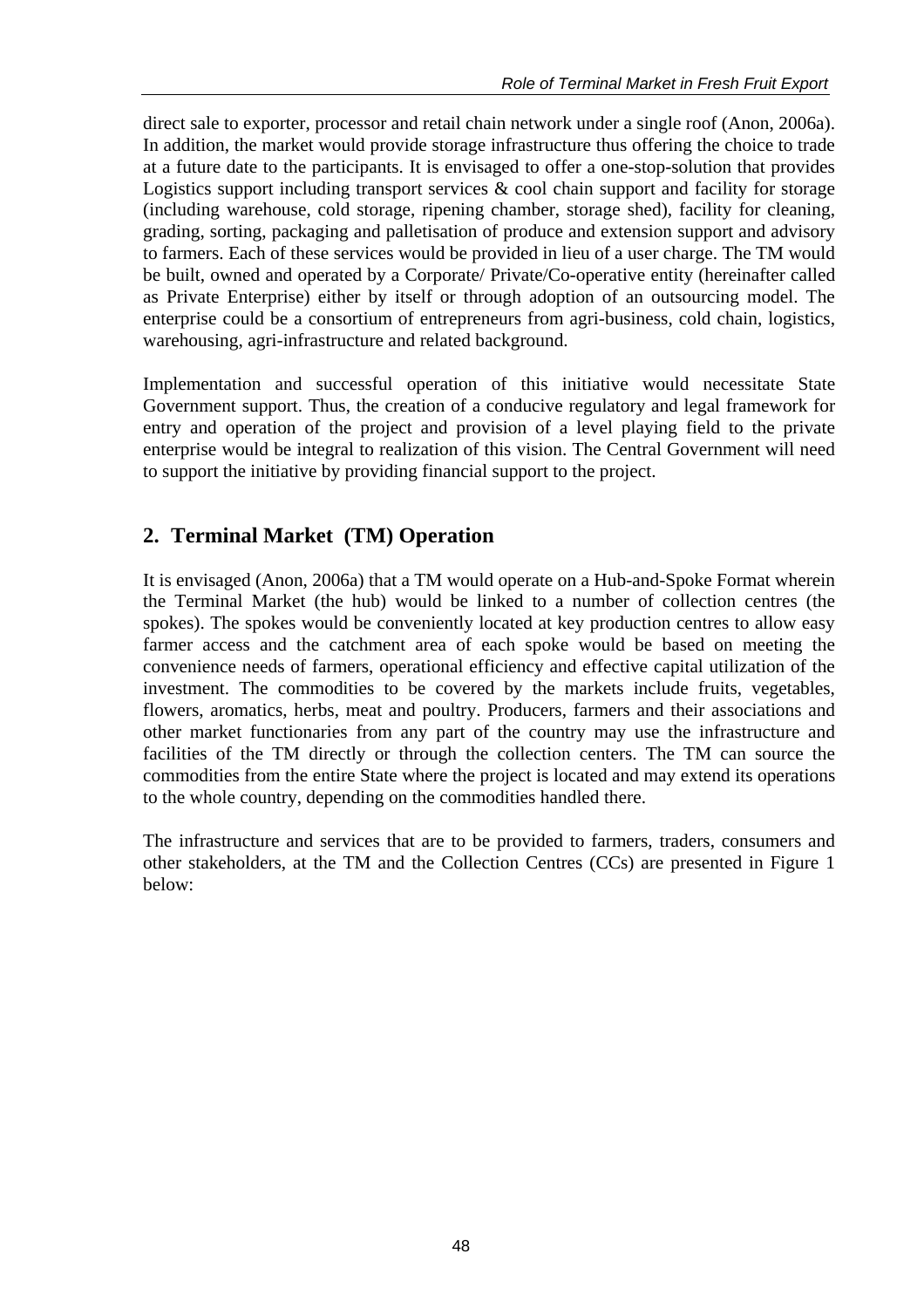

Figure 1 Structure of a typical Terminal Market

The infrastructure and services to be provided by the TM and CC should be in conformity with recognized national/ international standards and can also be outsourced.

### **3. Role and Responsibilities of the Concerned Agencies**

For the successful operation of the Terminal Market Complex Projects, the roles and responsibilities of the concerned agencies in implementation and operation of the project may be as follows:

#### **3.1 Role of the Private Enterprise**

The Private Enterprise would have the following rights and obligations:

- The enterprise would have to necessarily provide the infrastructure facilities and services as stated in Figure 1 at the TM and CC complex in the 'Hub-and –Spoke' Format;
- The Terminal Market (the hub) would be linked to a number of collection centers (the spokes). The Collection Centers would be located at key production centers to establish backward linkage with growers and to allow easy access to farmers for the marketing of their produce;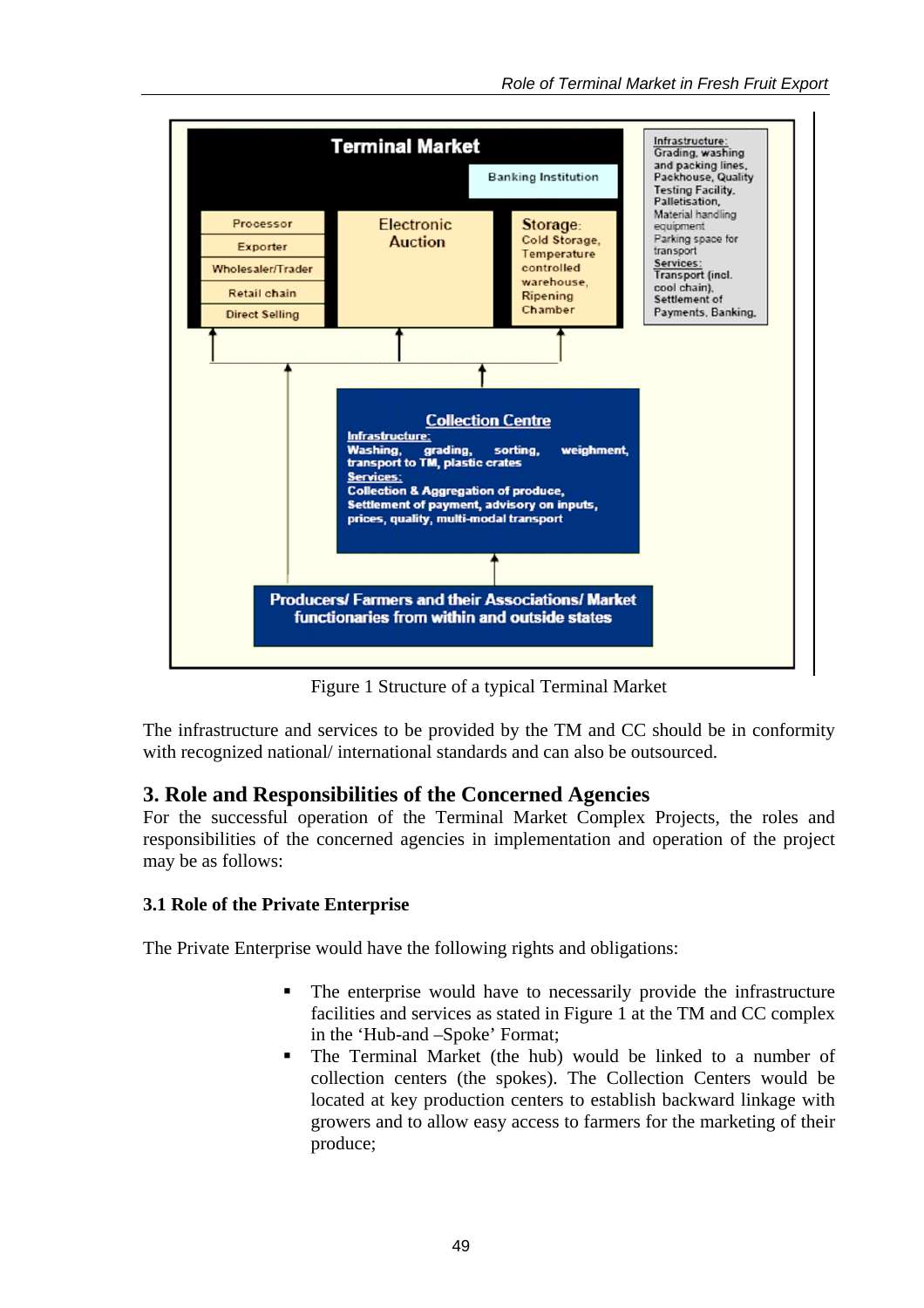- The enterprise would have the option to provide additional facilities to render complimentary services such as input supply, processing, agro machinery and equipments, durables etc.;
- The enterprise would have the option to deal in non perishable commodities at the terminal market complex in order to attain volumes and economic viability of the project;
- The enterprise would have the freedom to buy the commodities from the farmer directly or through the TM/ CC;
- The enterprise would facilitate the farmers in making direct supply to processing units, retail chain and exports, at their choice;
- The enterprise would provide advisory services to farmers on inputs, prices, quality, multi-model transport and exports;
- Farmers would be free to sell their produce either through the CC/ TM or the TM directly or to any other marketing channel not related with the project:
- The enterprise would promote Farmers' Associations and progressively involve them in the operation and management of the CC<sub>s</sub>:
- The enterprise would be responsible for the acquisition of land for setting up of the TM and the CCs and obtain necessary licenses, clearances and approvals for the establishment and operation of the market;
- The enterprise would be free to collect user charges (determined by commercial considerations) from market participants and producers, for the infrastructure and services provided by it. The charges for providing the basic services of aggregation at collection centers and auction at the Terminal Market should, however, not exceed a reasonable limit, say 2% of the value of the produce.
- The Private Enterprise would be free to collect taxes, duties, fees (including market fees) etc. from the market users.

### **3.2 Role of the State Government**

The State Government would play a pro-active role and constitute a committee for terminal market complexes. The responsibility of the Committee would include

- o Approval of the number and location of the terminal market complexes;
- o Approval of the bidding process and implementation modalities of the project;
- o Technical appraisal and approval of the detailed project report (DPR) of the complex;
- o Regulatory Clearances, issue of licenses and granting of permission for facilitating establishment and operation of market complexes and the collection centres;
- o Identification of land and, if necessary, provision of Government land for TM and CC;
- o Convergence with other development programmes for infrastructure support to TM/CC such as road connectivity, power and water supply;
- o The State Government could participate in the equity of the project either through direct funding, land/ infrastructure support and/ or transfer of existing market assets.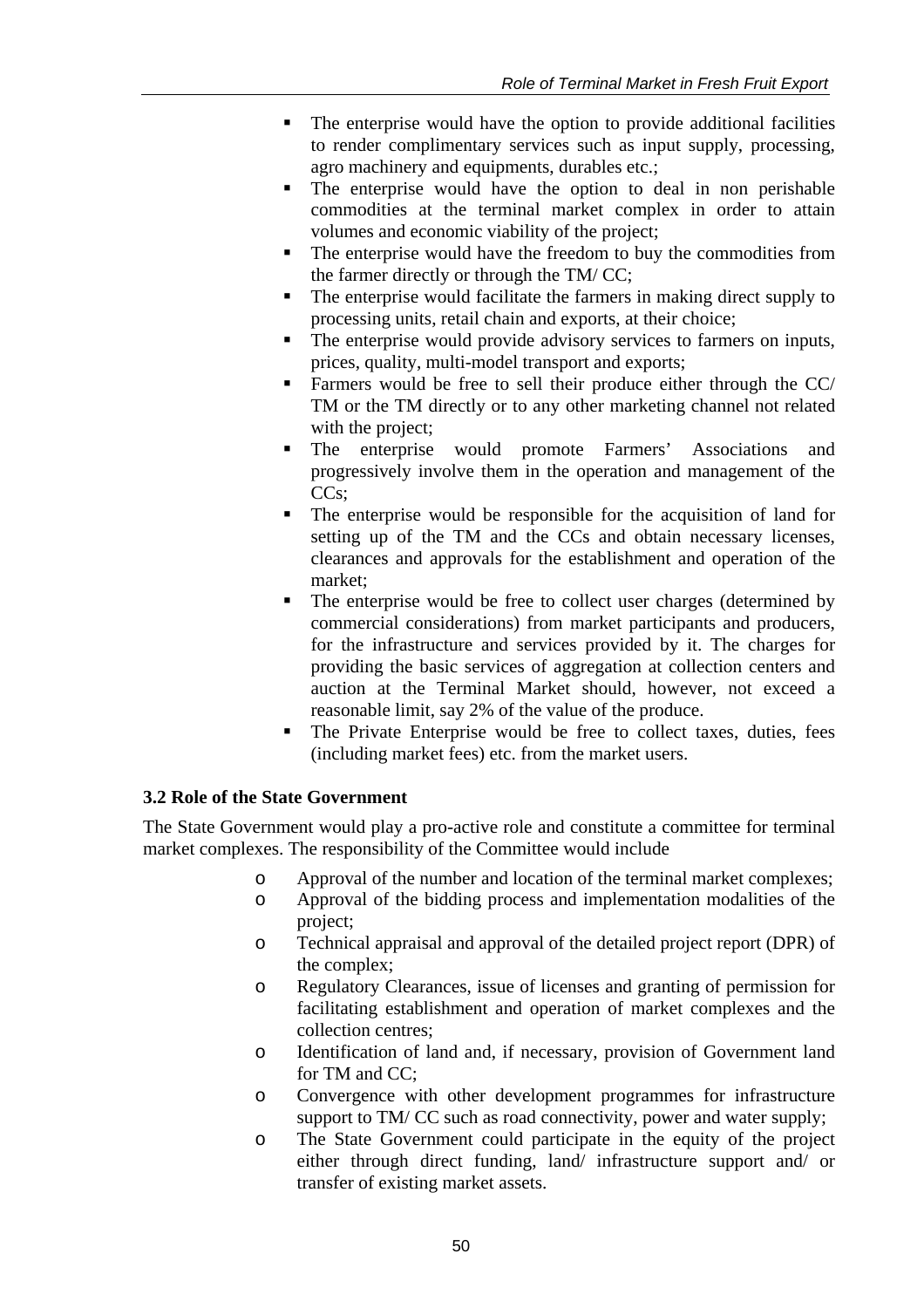- o Selection of the private enterprise through an open, transparent competitive bidding process.
- o Make recommendations to Central agencies for the release of Central equity and for its redemption and allocation to farmers' associations doing business with the TM complex.
- o Set up institutional mechanism for resolution of disputes, if any, arising out of the implementation of the terminal market complex.

#### **3.3 Role of Central Government**

The Central Government will support the project through participation in its equity capital through Venture Capital fund. The terms for participation would be as follows:

- Central Government (SFAC) would provide equity assistance
- SFAC/ State participating in equity capital will retain option to allocate on redemption, its equity in favour of farmers organizations feeding business to the market complex.
- Assist the State governments in fixation of throughput per day and yearly handling capacity of the terminal market complex.

## **4. Example:Terminal Market for Fruits and Vegetables for Mumbai**

It is designed to cater to around 30 % fruits and vegetable needs of Mumbai city (Anon, 2006c). The Terminal Market Project proposes backward integration (all the way to farmers and production centers) and forward integration (all the way to distribution centers and retail outlets). Key features include modern post harvest management and marketing infrastructure including cold chain, processing unit, electronic auction center and marketing facility. The total cost of the project is estimated at Rs. 250 crores ( US \$ 55 million). Of this the State's contribution will be limited to providing of required land with remaining funds expected to come from Private entrepreneurs and farmer's cooperatives. The following are the essential components of the Terminal Market

### **4.1 Auction Facility**

The primary source of supply of produce to the Terminal Market will be Collection Centers owned and professionally managed by Farmers Associations. Graded produce is auctioned at a single time with all buyers competing for lots of each grade. The terminal Market would be professionally managed, self-financed with income generated by service charges levied on growers/ buyers and rentals/ fees for use of facilities. Volume and price information will be rapidly and widely disseminated backward to Farmers' Associations as well as forwarded to Retailers and Consumers. Key facilities include: Auction Hall, Traders Shops, Distribution Halls, Cash & Carry Counter, Administration and Ancillary buildings.

#### **4.2 Cold Storage**

A Commercial Cold Storage with 10,000 MT storage capacity for a variety of fruits and vegetables (i.e. a multi chamber/ multi product storage facility), set up within the Terminal Market premises for use by the traders, the management/ the operating company and other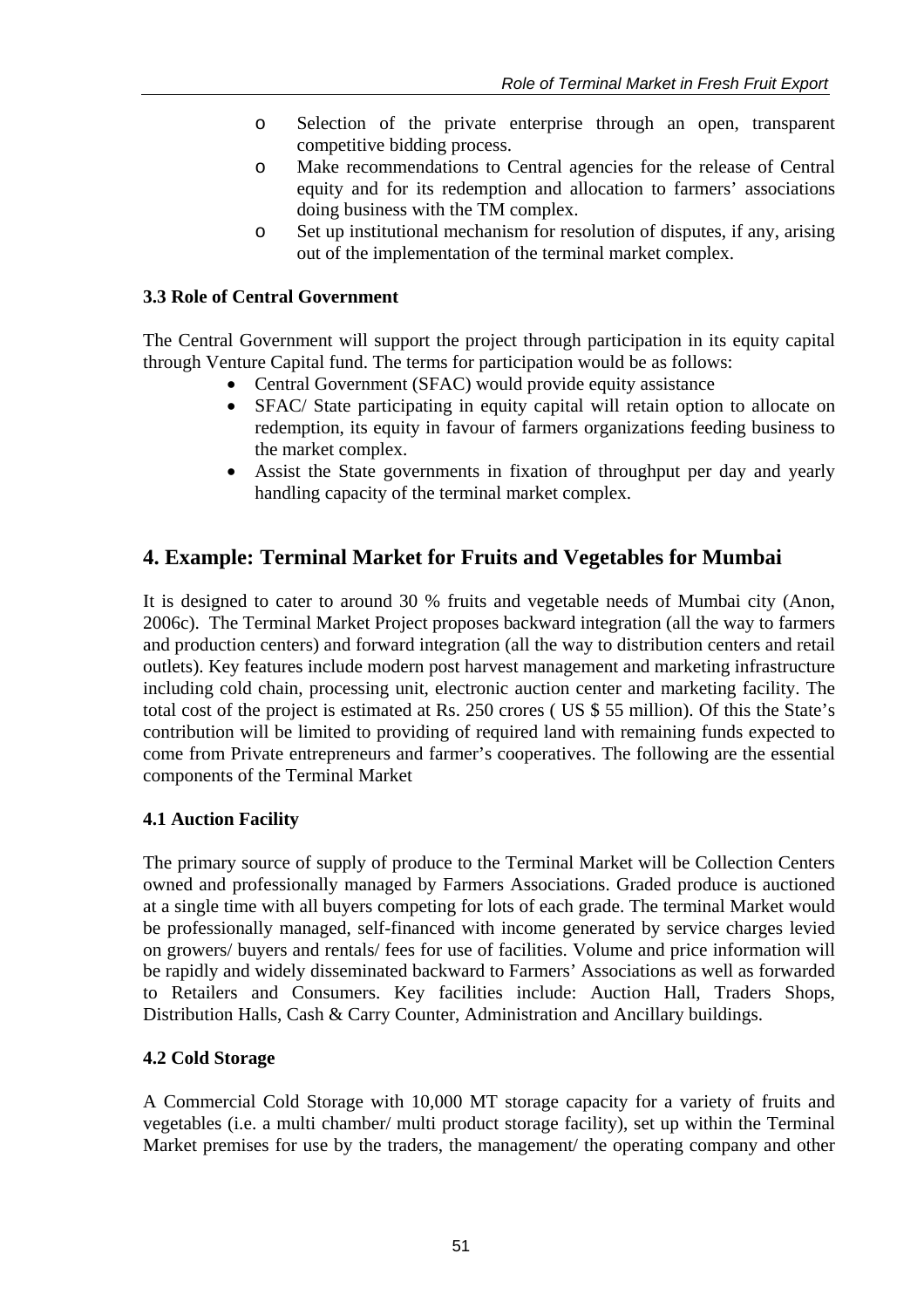interested parties. Attached to the Cold Storage would be a facility to handle, grade and pack fruits and vegetables.

### **4.3 Processing unit**

Terminal Market would also have a Processing unit to handle 50,000 MT of fruits and vegetables annually. Available rejects and low grade fruits and vegetables not considered suitable for fresh sale, and quality material that is available at competitive rates during peak harvest season is processed. The processing unit would be flexible enough to process a variety of produce. Transport logistic support system in terms of refrigerated trucks /insulated trucks or other means of transportation would be made available for efficient and speedy delivery in and out of the market as required.

### **4.4 Volumes**

The Terminal Terminal Market would handle around 3,50,000 – 7,00,000 MT annually of pre-sorted, graded, quality horticultural produce from a number of Collection Centers spread across key production areas.

### **4.5 Backward and Forward Linkages**

The terminal Market is planned with both backward linkages, for supply of produce and forward linkages for marketing. The key backward linkage includes Collection Centers and the key forward linkage includes the Wholesalers Distribution Centers, Cash and Carry Counters and Retail Store network. The backward and forward linkages would be owned and operated jointly by private entrepreneurs, farmers associations, farmer co-operatives or private individuals.

Infrastructure at collection centers would be set up by farmers/ producers from respective areas, with or without financial involvement from traders, management of Terminal Market and the Government. Similarly Cash and Carry Counter, Distribution Center and Retail stores will be set up by private entrepreneurs and or farmers associations or public sector. All sorted, graded and packed, quality horticulture produce received at the Terminal Market, would be available for sale mainly in the domestic market with a small portion of high quality produce sourced and exported by trader-exporters.

#### **4.6 Government support**

Besides providing required land for the Terminal Market, as its equity contribution, the Government may also provide additional equity and act as a facilitator. The Government will bring about necessary changes in existing Agricultural Produce Marketing rules and regulations, exemption of levy or cess and exempt activities of the proposed Terminal Market from local laws and regulations.

#### **4.7 Benefits**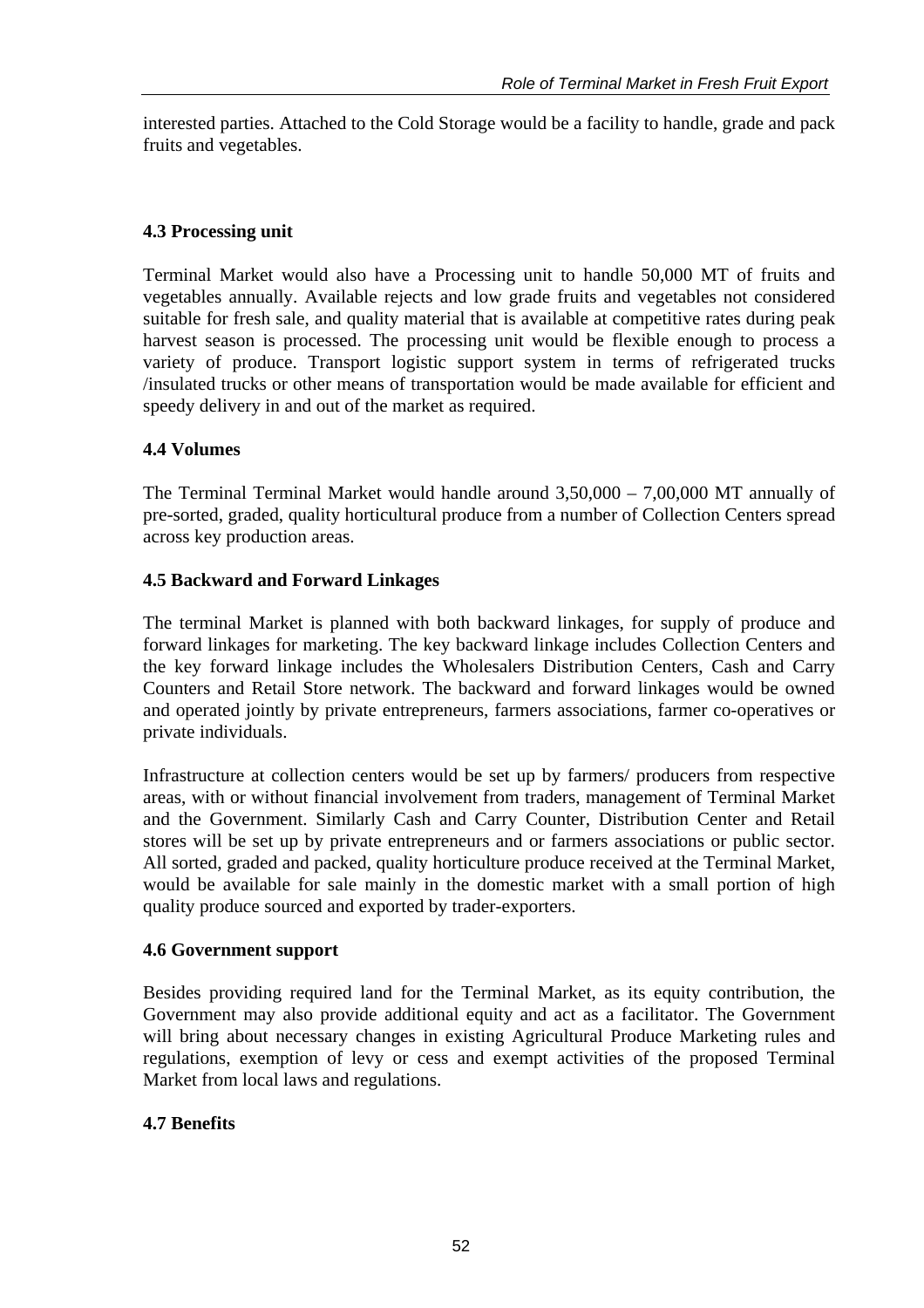With no service charges, fewer intermediates, less handling, better and modern infrastructure for handling and processing of perishable horticultural produce, the Terminal Market will ensure better produce quality, better storability and efficient marketing thus benefiting farmers and consumers. The farmers can expect better price realization for their produce through value addition, significant reductions in spoilage, reduced quality losses and processing activities. In addition the Terminal Market will act as a competition and extract better service and efficiency from traditional markets thus contributing to overall improvement in marketing activities in the State.



#### **Figure 2 Flow Diagram of Mumbai Terminal Market**

### **5. Example: Japan's Wholesale Sector being modernized**

The Japanese wholesale market is being modernized to make way for new technologies, as well as new realities, such as increased supply from overseas sources. Wholesale products are gathered in terminal markets, which totaled 86 central markets and 1,351 local markets in 2002. Wholesalers operating in these markets sell to retailers and intermediate wholesalers, the latter by auction. The Wholesale Market Law was amended in June 2004 to revitalize the wholesale sector through measures such as allowing third-party and direct sales. In third-party sales, wholesalers sell goods directly to retailers without the involvement of intermediate wholesalers. Under the direct procurement system, intermediate wholesalers can purchase perishable goods directly from producers without the involvement of wholesalers, thereby saving time while preserving product quality.

It is also possible to carry out sales through auction, bidding or separately between the seller and individual buyers. These types of transactions are only permitted, however, up to a fixed limit, namely, a percentage of the quantity expected to be handled by a market. The local government overseeing the market makes such determinations, generally on a product-byproduct basis.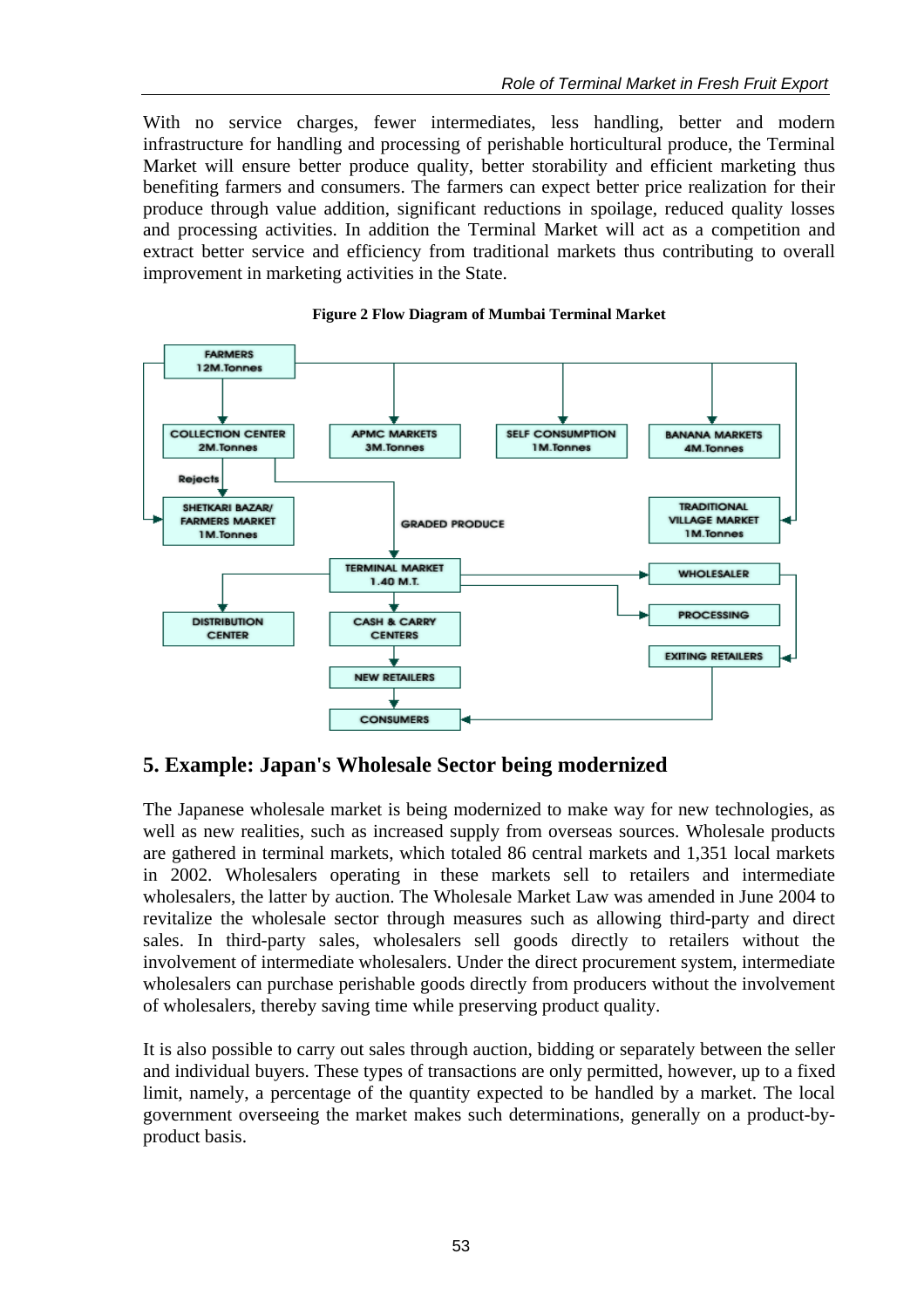Under the reforms, conventional market functions have generally been preserved to ensure the stability of supplies and prices. But the revised law has paved the way for electronic wholesaling of certain kinds of items, such as relatively standardized products that do not necessarily need to be brought to market. This is in contrast to the past, when the law required the physical presence of goods to be sold.

Another change is the deregulation of wholesale commissions, which will take place in April 2009. For example, producers traditionally pay wholesalers a fixed percentage of sales to intermediate wholesalers. Nationally unified commissions vary by category, such as 8.5% for vegetables, 7.0% for fruit, 5.5% for fisheries products, 9.5% for flowering plants and 3.5% for meat excluding chicken. But this system will be lifted to allow commission rates to be set in accordance with the specific functions and services of wholesalers in particular fields. Intermediate wholesalers will continue to be able to sell purchased products at discretionary prices.

The dividing line between wholesalers and intermediate wholesalers will effectively vanish once third-party sales and direct procurement become common practice and commissions are liberalized. This will inevitably intensify competition. Companies that are not on solid footing may be driven out of business and the industry will further get reorganized.

### **5.1 Deregulation of the Wholesale Sector**

As indicated above, the reforms will eventually lead to the deregulation of the wholesale sector and the producers and consumers will have minimum connecting links. Figure 3 below shows the new pathways as against the conventional marketing channels.



#### **5.2 Linking producers and consumers**

Distribution in Japan involves more layers than in Europe or the United States. This is particularly noticeable in the fisheries sector, where wholesale markets play a major role in the distribution process. The amendment to the Wholesale Market Law will stimulate competition and reform among primary and intermediate wholesalers without inhibiting the